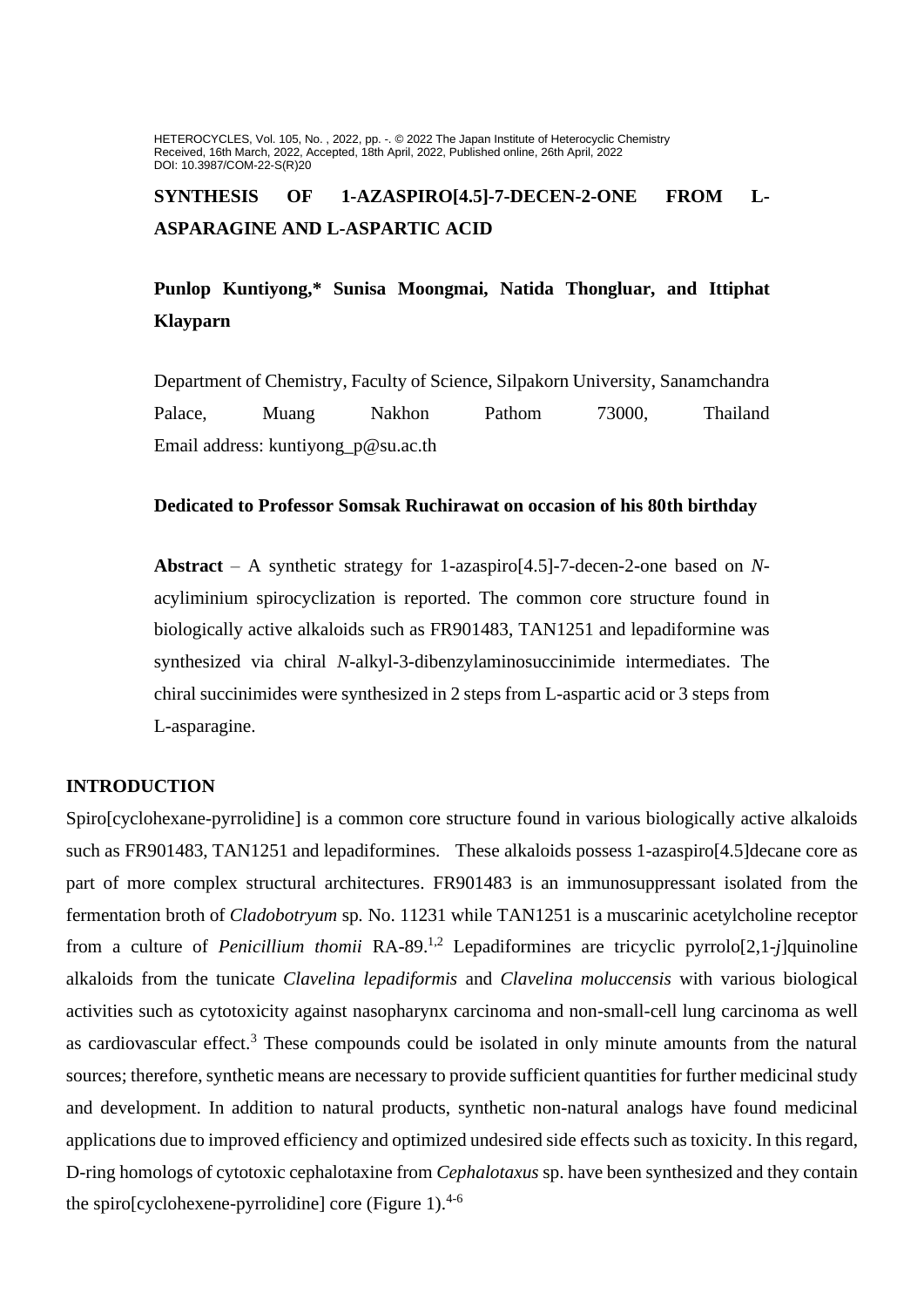

**Figure 1.** Alkaloids with spiro[cyclohexane-pyrrolidine] core

There have been several reported syntheses of spiro[cyclohexene-pyrrolidine] alkaloids. Some selected examples are discussed here focusing on the construction of the core structure of the target molecules (Scheme 1). Straightforward chemistry was used by Fukuyama in 2004 for a racemic synthesis of FR901483 in which a triple Michael reaction of nitromethane and methyl acrylate was followed by nitro group reduction and lactam formation to make the spiro[cyclohexane-pyrrolidone] core of the molecule.<sup>7</sup> Several asymmetric syntheses using chiral pool starting materials have been reported. These syntheses differed in the key transformation that constructed the spirocyclic center. In 2000, Snider used a cyclohexanone derivative as the starting material which reacted with tyrosine-derived hydroxylamine to form chiral imine oxide. Subsequent [3+2] dipolar cycloaddition with ethyl acrylate gave isooxazoline and hydrogenolysis followed by lactam formation yielded spiro[cyclohexane-pyrrolidone] core of TAN1251C.<sup>8</sup> A similar approach was applied by Gaunt and coworkers in 2020 for enantioselective synthesis of (-)- FR901483 and (+)-TAN1251C from a common key intermediate. Condensation of L-tyrosine methyl ester **6** with 1,4-cyclohexanedione monoethylene acetal **7** and subsequent reaction with a dehydroalanine derivative **8** in a photocatalytic olefin hydroaminoalkylation in the presence of Hantzsch ester gave the key intermediate spiro[cyclohexanone-pyrrolidone] **9**. <sup>9</sup> Oxidative dearomatization was used in syntheses of TAN1251D by Wardrop in 2001 and Honda in 2002. Honda reported a synthesis of TAN1251D using intramolecular oxidative spirocyclization of phenol and piperazine moieties in compound **10** to form spiro[piperazine-cyclohexanone] **11** as the key reaction while Wardrop started the synthesis with more readily available *O*-methyltyrosine derivative. 10,11 Spirocyclizations of *in-situ* generated iminium or *N*acyliminium ion have also been employed in spirocyclic alkaloid syntheses. In 2002 Kibayashi reported a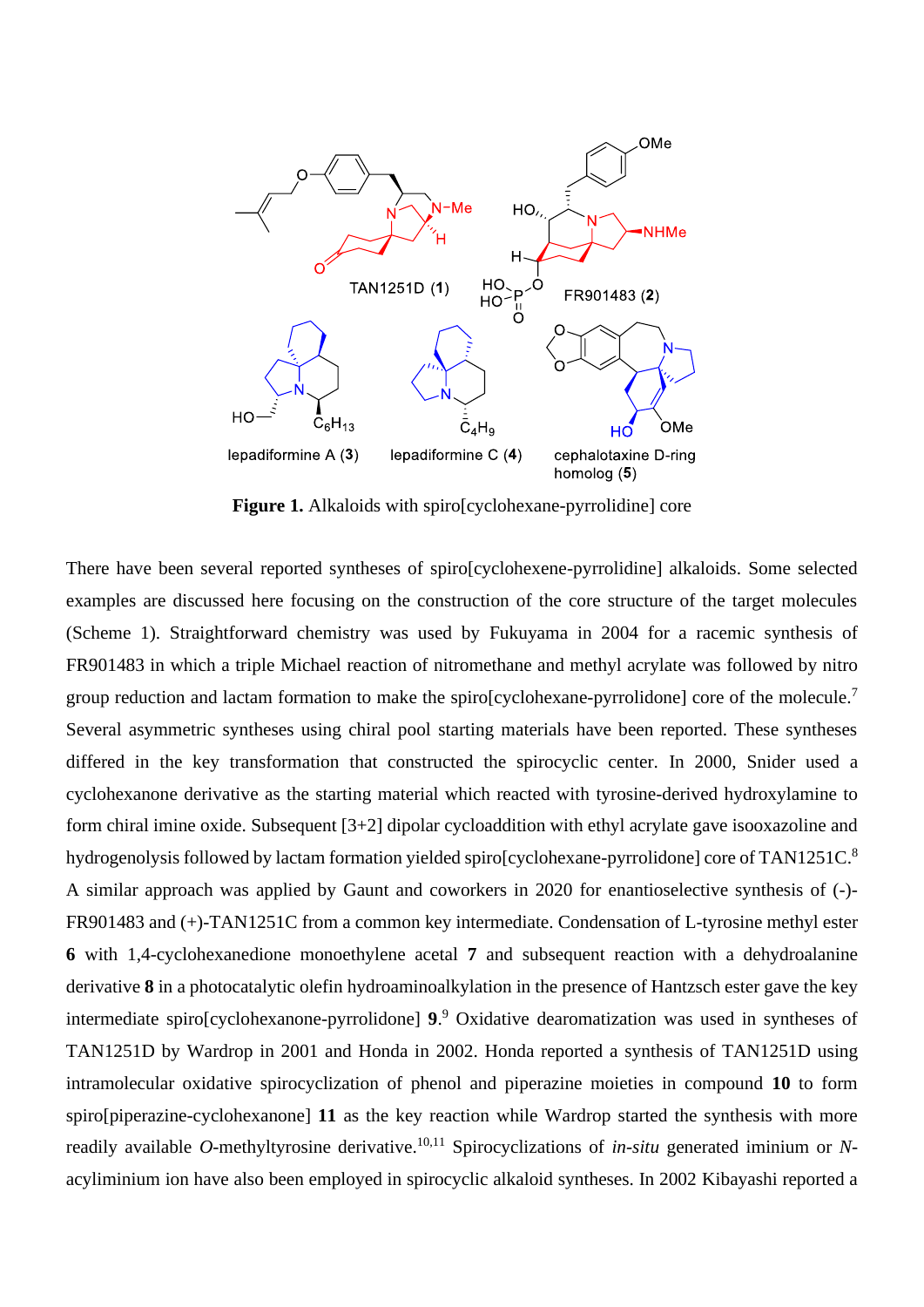synthesis of lepadiformine A featuring spirocyclization of amino-ketone-diene to form 1  $a$ zaspiro[4.5]decane core in a single step.<sup>12</sup> In a similar fashion, in 2015, Morimoto reported a synthesis of lepadiformine A featuring mercury triflate mediated spirocyclization of amino-ketone-alkyne **12** to yield spiro[cyclohexanone-pyrrolidine] **13**. <sup>13</sup> In 2020 Pyne reported tandem conjugate addition/*N*-acyliminium spirocyclization of benzyloxy-hydroxylactam **14** to give spirocyclohexene-pyrrolidone **15** or 1-benzylhexahydro-5,8a-methanooxepino[3,2-*b*]pyrrol-2(1*H*)-one **16**. <sup>14</sup> Herein we report a synthetic procedure for 1-azaspiro[4.5]-7-decen-2-one based on *N*-acyliminium spirocyclization.



**Scheme 1.** Selected examples of previously reported synthesis of spiro[cyclohexane-pyrrolidone]

In our previous work<sup>15,16</sup> we employed cyclization of chiral *N*-acylpyrrolidinium ion synthesized from Laspartic acid or L-asparagine. The 2-arylethyl or 3-alken-1-yl on the nitrogen atom reacted as nucleophile in the cyclization to give indolizidinone product. The dibenzylamino group gave the reaction stereocontrol and the product was obtained with high diastereoselectivity. In this work, we hypothesize that when the *N*substituent of the pyrrolidinium ion cannot act as the nucleophile, the γ-4-penten-1-yl substituent of the pyrrolidinium ion can cyclize onto the γ-carbon to give the spiro[cyclohexene-(3-dibenzylaminopyrrolidin-2-one)] product. This structural moiety is suitable for synthesis of various 1-azaspiro[4.5]decane alkaloids, especially FR901483 and TAN1251D with the amino group at C3 (Scheme 2).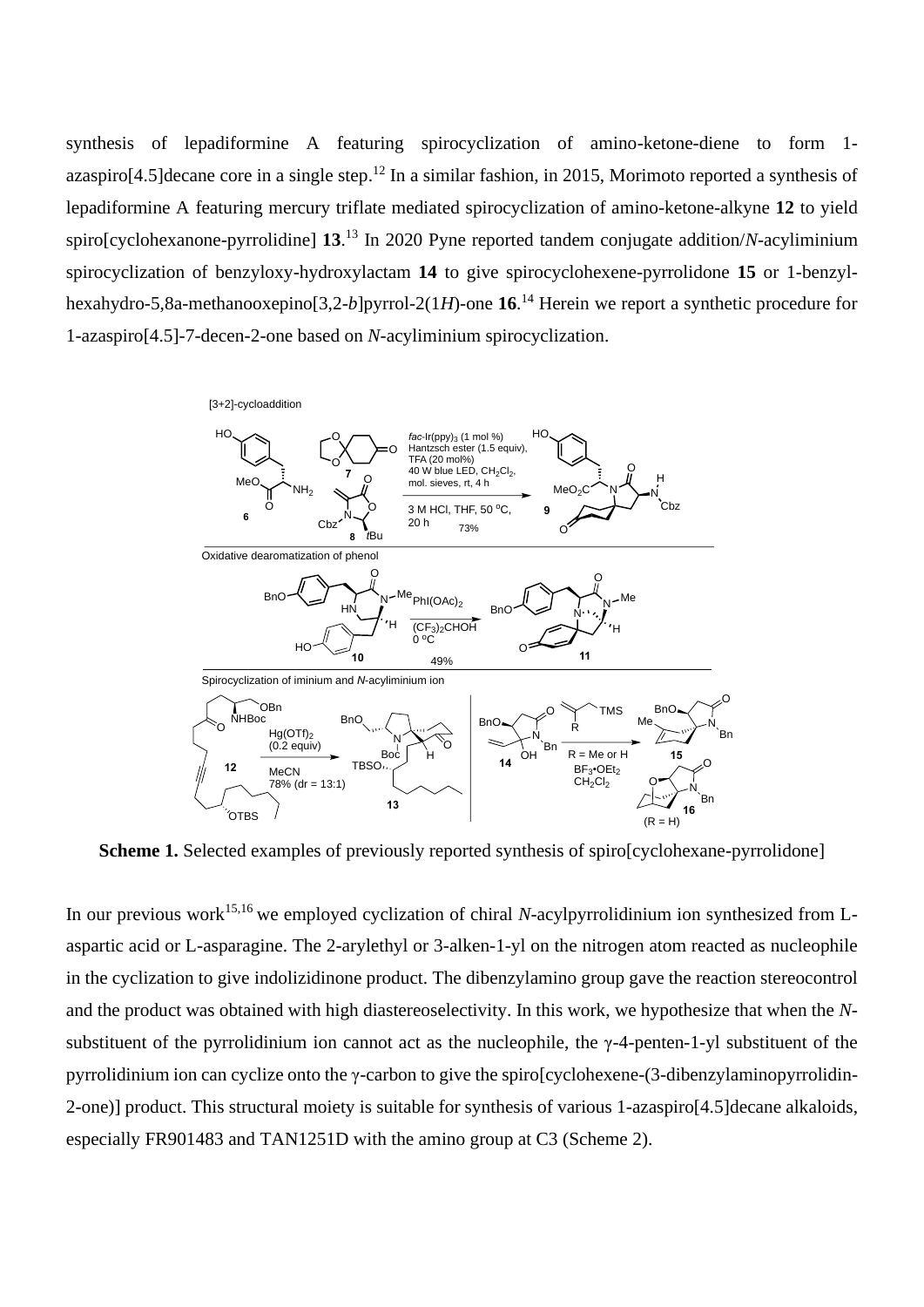

**Scheme 2.** *N*-Acyliminium ion cyclization vs *N*-acyliminium spirocyclization

## **RESULTS AND DISCUSSION**

The key chiral succinimide intermediates were synthesized in two routes depending on the availability of the starting materials. In the first route, the key intermediate was synthesized from the amino acid in 2 steps from L-aspartic acid (Scheme 3). L-Aspartic acid underwent *N*-benzylation to give dibenzylaspartic acid **17** with benzyl chloride in basic conditions. Careful adjustment of the pH of the reaction mixture resulted in quantitative formation of *N,N*-dibenzylaspartic acid **17** as white precipitates. Succinimide formation by reaction of *N,N*-dibenzylaspartic acid with allylamine or homoveratrylamine in the presence of carbonyldiimidazole (CDI) and triethylamine gave *N*-allyl-3-dibenzylaminosuccinimide **18** and *N*-[2-(3,4 dimethoxyphenyl)ethyl-3-dibenzylaminosuccinimide **19**, respectively, in good yields. Bromination of the dimethoxyphenyl moiety of **19** with 2% bromine solution in dichloromethane yielded *N*-[2- (bromoarylethyl)]succinimide **20**.



**Scheme 3.** Preparation of *N*-alkyl-3-dibenzylaminosuccinimides from L-aspartic acid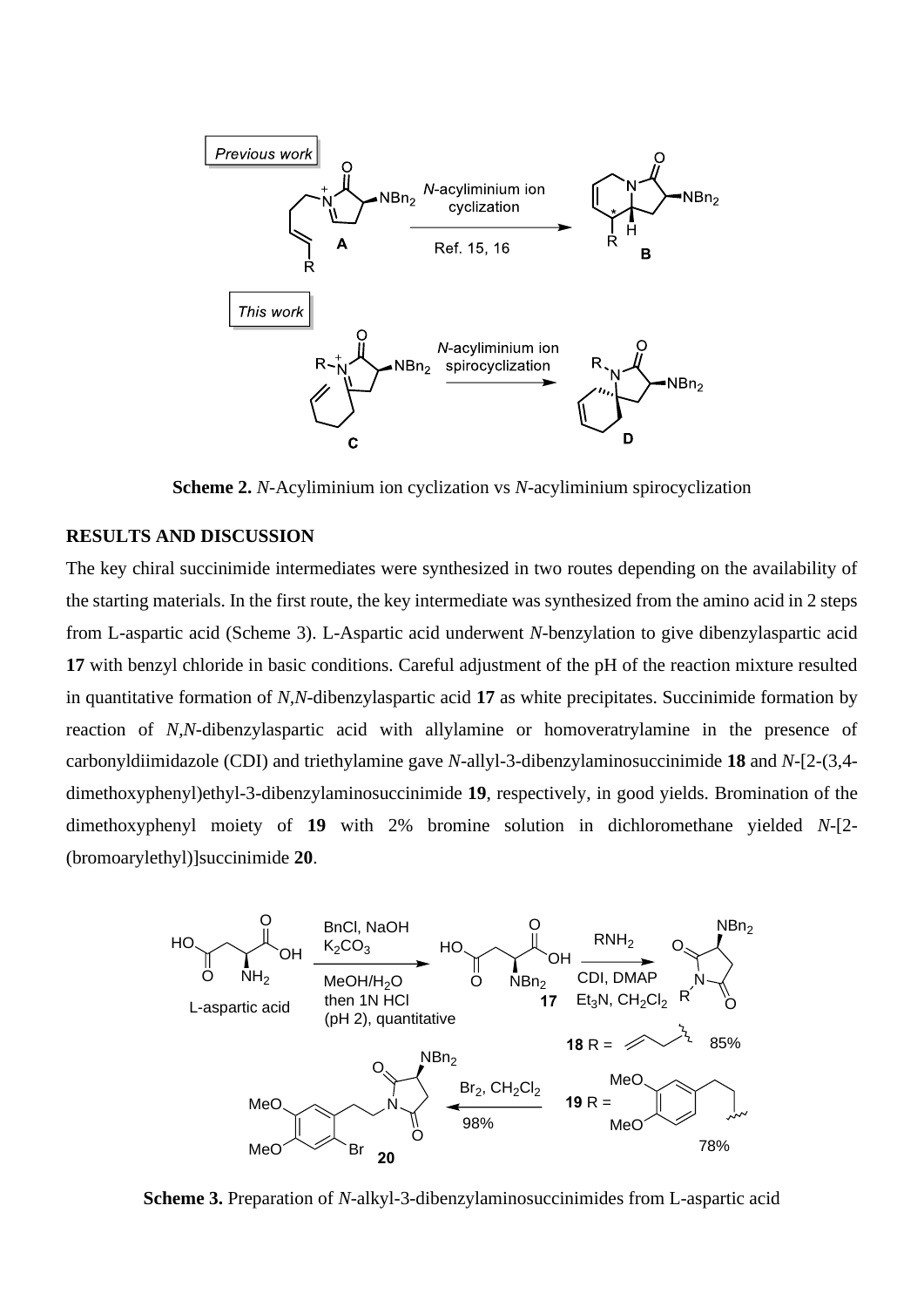In the second route, the chiral succinimides were synthesized in 3 steps from L-asparagine (Scheme 4). Benzylation of L-asparagine with benzyl chloride in basic condition gave *N,N*-dibenzylasparagine **21** in good yield. Treatment of this compound with CDI resulted in succinimide formation to give 3 dibenzylaminosuccinimide **22** in excellent yield. *N*-Methylation of the succinimide was accomplished using dimethyl sulfate as alkylating agent to give *N*-methylsuccinimide **23**. Propargyl bromide as alkylating agent in the presence of potassium carbonate and catalytic potassium iodide in DMF gave *N*propargylsuccinimide **24**. *N*-Alkylation with 6-bromohomopiperonyl chloride in the same condition gave *N*-(2-bromoarylethyl)succinimide **25** in a straightforward fashion.



**Scheme 4.** Preparation of *N*-alkyl-3-dibenzylaminosuccinimides from L-asparagine

Reaction of the succinimide with *in-situ* generated 4-pentenylmagnesium bromide was accomplished by addition of a solution of *N*-alkyl-3-dibenzylaminosuccinimide to the reaction mixture containing 5-bromo-1-pentene and magnesium in diethyl ether (Scheme 5). The resulting mixture contained regioisomeric 3 dibenzylamino-γ-pentenyl-γ-hydroxylactam as the major product along with small amount of 4 dibenzylamino-γ-pentenyl-γ-hydroxylactam (ca. 6:1 ratio). <sup>17</sup> The major product was obtained from addition of the Grignard reagent to the less hindered carbonyl group of the succinimide. Although the regioisomers could be chromatographically separated, the crude reaction mixture could be carried out to the next step in which only 3-dibenzylamino-γ-pentenyl-γ-hydroxylactam gave the desired cyclized product and the minor regioisomer underwent dehydration and the resulting products were more easily separable.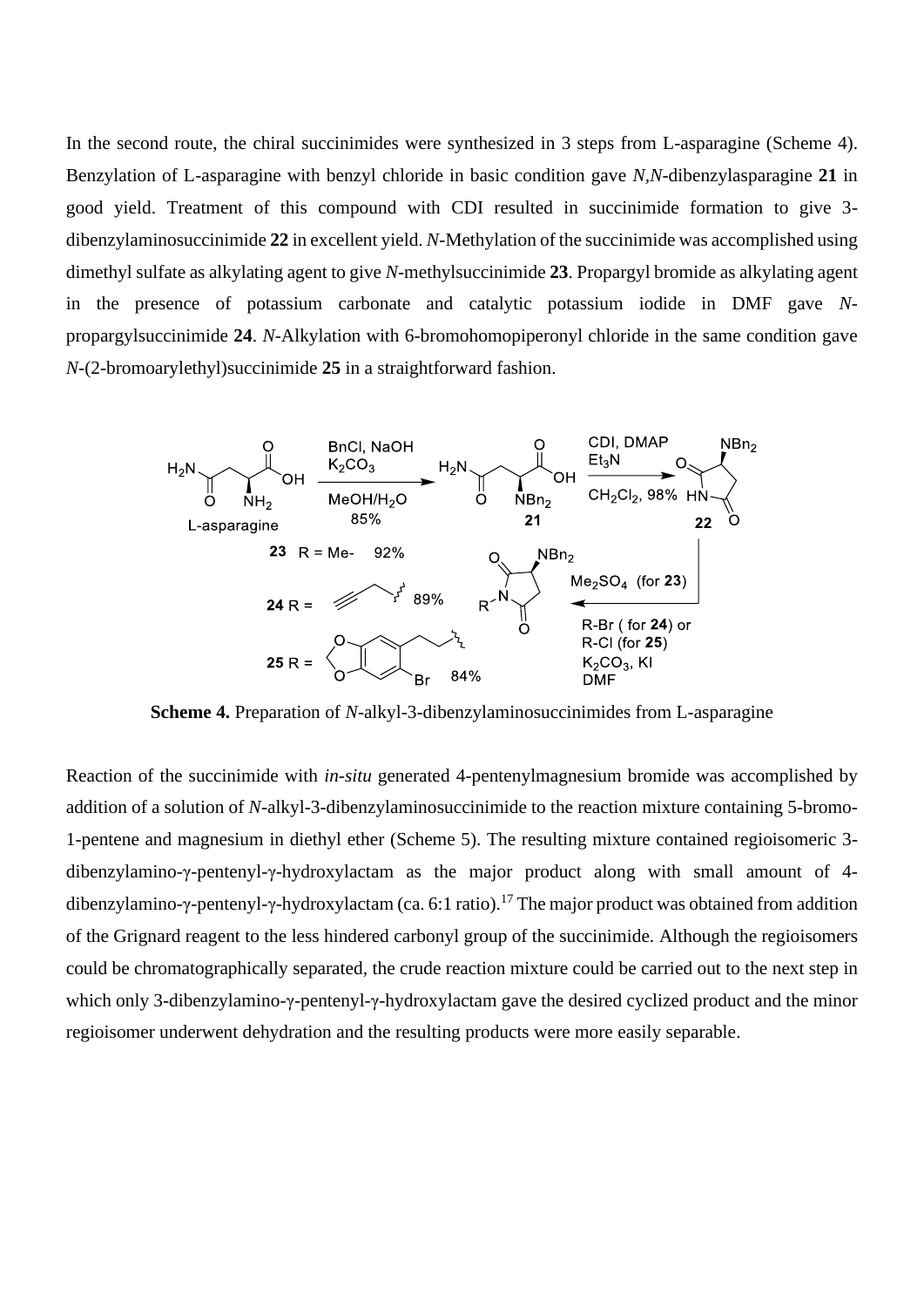

**Scheme 5.** Synthesis of γ-pentenyl-γ-hydroxylactams from *N*-arylethyl-3-dibenzylaminosuccinimides

*N*-Acyliminium spirocyclization of the γ-pentenyl-γ-hydroxylactams upon treatment with TMSOTf gave 1-azaspiro[4.5]-7-decen-2-ones as single diastereomer in good yields. Relative configuration of the product was determined by NOESY experiments in which correlation between H3 and a H9 allylic proton was observed (Scheme 6). The stereochemical outcome can be accounted for by addition of the alkene to the *N*acyliminium ion from the opposite side of the dibenzylamino group. The functionality of the *N*-alkyl groups was compatible with the reaction conditions. *N*-Allyl and alkyne did not participate during the reaction. In addition, 2-bromo-4,5-dimethoxyphenylethyl and 5-bromobenzo[*d*][1,3]dioxol-6-yl did not cyclize in a Pictet-Spengler reaction to form benzoindolizidines.



**Scheme 6.** *N*-Acyliminium spirocyclization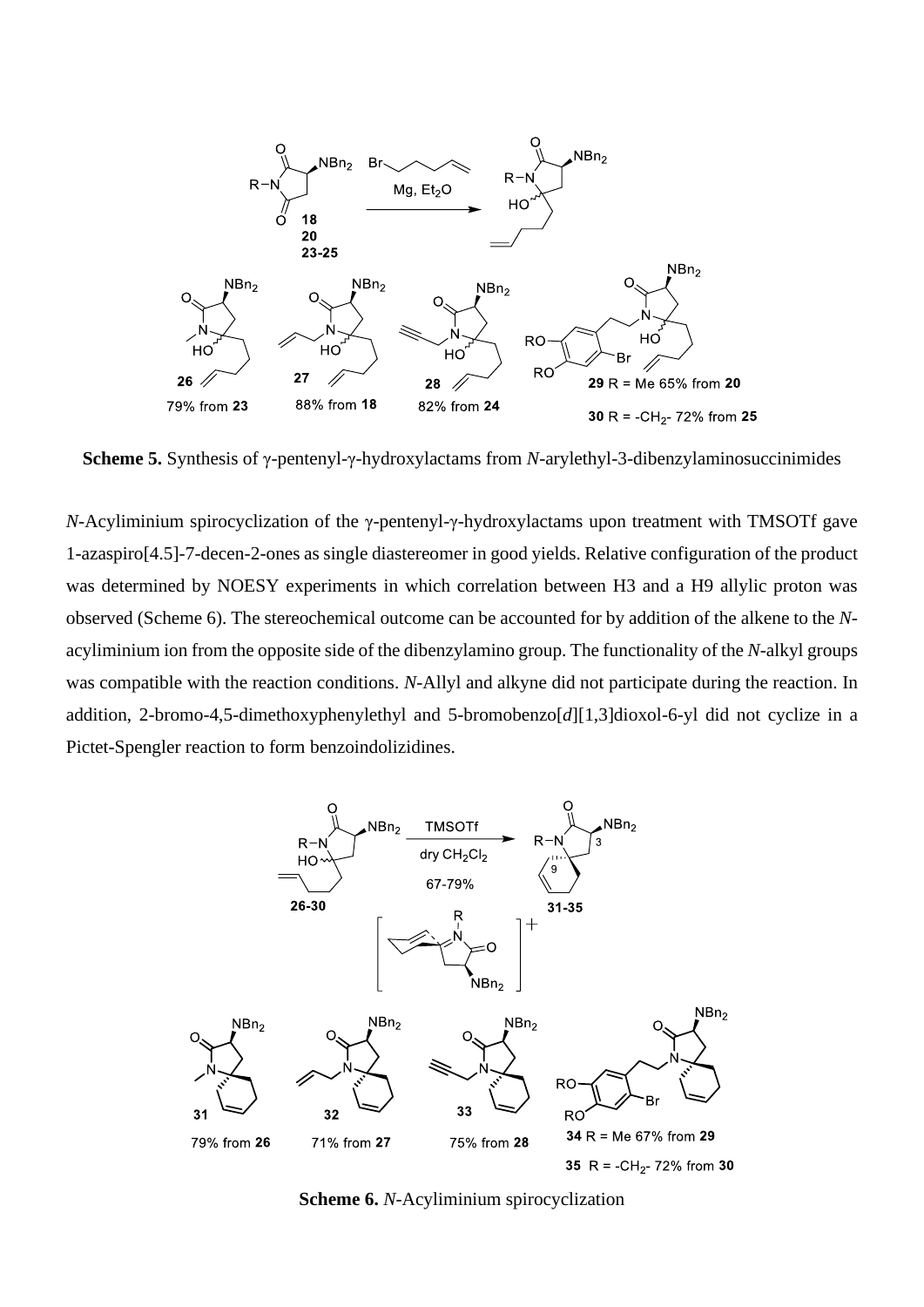In conclusion, we have synthesized five *N*-alkyl-1-azaspiro[4.5]-7-decen-2-ones with different *N*-alkyl substituents as shown in Scheme 6. The *N*-substituent of the pyrrolidone ring can be selected to fit the synthesis of respective alkaloids in the subsequent steps. The *N*-alkyl-1-aza-3-dibenzylamino-spiro[4.5]-7 decen-2-ones are especially suitable for synthesis of FR901483 and TAN125D with the amine functionality in the right place. We are currently studying the application of this method for synthesis of natural spiro[cyclohexane-pyrrolidine] alkaloids and their analogs.

#### **EXPERIMENTAL**

Starting materials and reagents were obtained from commercial sources and were used without further purification. Solvents were dried by distillation from the appropriate drying reagents immediately prior to use. Tetrahydrofuran and ether were distilled from sodium and benzophenone under argon. Toluene, triethylamine, and dichloromethane were distilled from calcium hydride under argon. Moisture- and airsensitive reactions were carried out under an atmosphere of argon. Reaction flasks and glassware were oven-dried at 105 °C overnight. Unless otherwise stated, concentration was performed under reduced pressure. Analytical thin-layer chromatography (TLC) was conducted using Fluka precoated TLC plates (0.2 mm layer thickness of silica gel 60 F-254). Compounds were visualized by ultraviolet light and/or by heating the plate after dipping in a 1% solution of vanillin in 0.1 M sulfuric acid in EtOH. Flash chromatography was carried out using Scientific Absorbents Inc. silica gel (40 μm particle size). Optical rotations were measured with a Perkin-Elmer 243 polarimeter at ambient temperature using a 1 dm cell with 1 mL capacity. Infrared (IR) spectra were recorded on a Nicolet 5DXB FT-IR spectrometer. Proton and carbon nuclear magnetic resonance (NMR) spectra were obtained using a Bruker Avance-300 spectrometer. ESI-HRMS's were analyzed with Agilent 6550 iFunnel Q-TOF LC/MS system by Science Laboratory Center, Naresuan University.

#### *N,N***-Dibenzyl-L-aspartic acid (17)**

To a solution of L-aspartic acid (5.00 g, 37.6 mmol) in MeOH (50 mL) and H<sub>2</sub>O (50 mL) were added NaOH  $(3.93 \text{ g}, 98.2 \text{ mmol})$ , K<sub>2</sub>CO<sub>3</sub> (13.57 g, 98.2 mmmol) and benzyl chloride (18.4 mL, 160 mmol). The mixture was heated to reflux at 95 °C overnight and allowed to cool to room temperature. Subsequently the mixture was acidified with 1 M HCl (pH = 2). Within 2 h, *N,N*-dibenzyl-L-aspartic acid (**17**) precipitated from the reaction mixture upon standing (11.8 g, quantitative) as a white solid: <sup>1</sup>H NMR (300 MHz, DMSO-d<sub>6</sub>) δ 12.40 (brs, 2H), 7.40-7.19 (m, 10H), 3.72 (d, *J* = 14.0 Hz, 2H), 3.64-3.54 (m, 3H), 2.76 (dd, *J* = 16.0, 9.1 Hz, 1H), 2.55 (dd, *J* = 16.0, 5.7 Hz, 1H); <sup>13</sup>C NMR (75 MHz, DMSO-*d*6) δ 173.2, 172.9, 139.7 (2C), 128.9 (4C), 128.7 (4C), 127.4 (2C), 58.2, 54.58 (2C), 34.5;  $\lbrack \alpha \rbrack_{25}^{D}$  -40.6 (*c* 1.1, MeOH); ν<sub>max</sub> (film) 1751, 1599,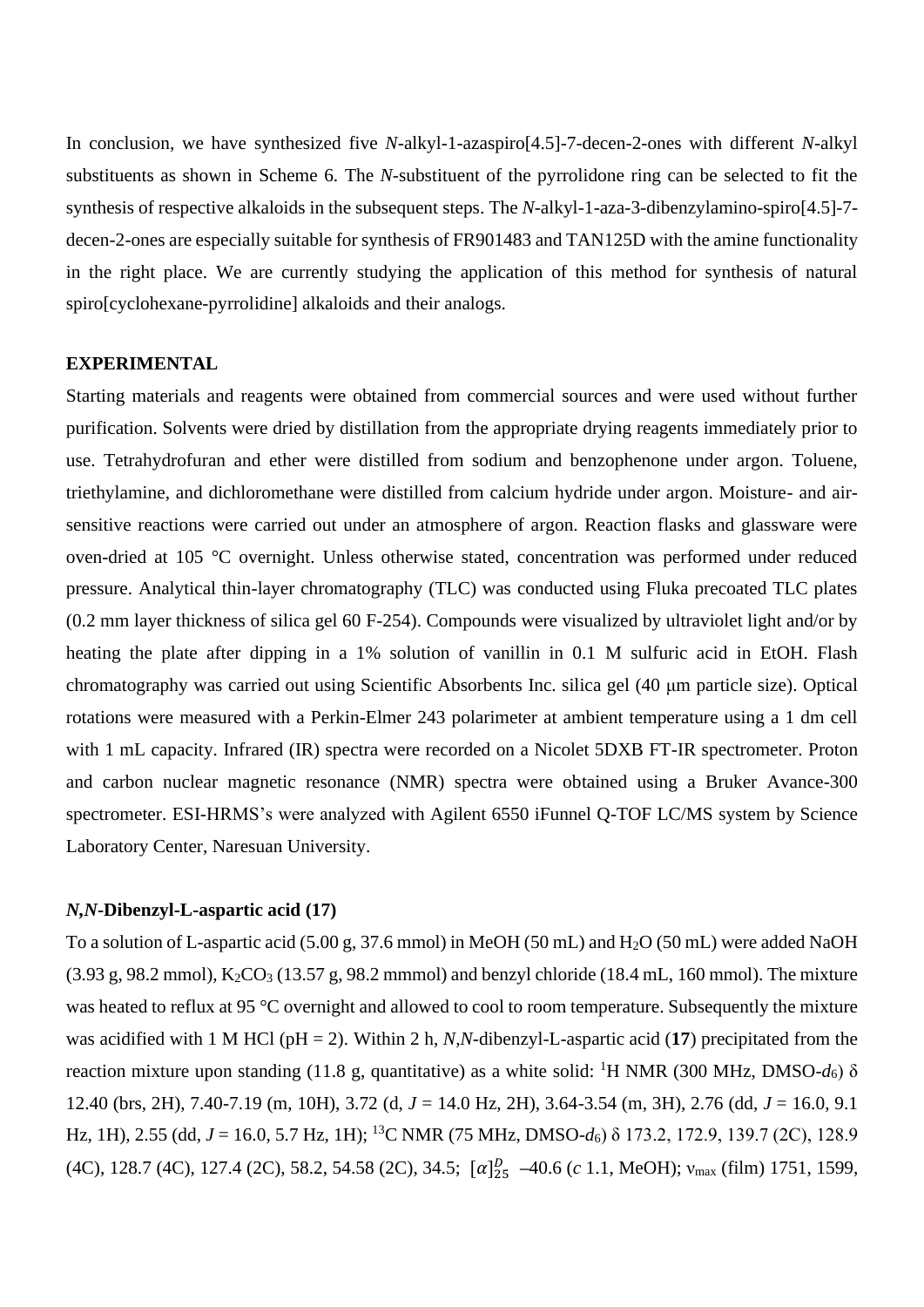1229, 1170, 1081, 987, 888 cm<sup>-1</sup>; ESI-HRMS calculated for C<sub>18</sub>H<sub>19</sub>NNaO<sub>4</sub> [M+Na]<sup>+</sup> 336.1206, found 336.1208.

#### **(***S***)-1-Allyl-3-(dibenzylamino)pyrrolidine-2,5-dione (18)**

To a solution of *N,N*-dibenzylaspartic acid 17 (1.25 g, 3.98 mmol) in dry CH<sub>2</sub>Cl<sub>2</sub> (50 mL) under argon atmosphere were added allylamine (0.31 mL, 4.2 mmol), CDI (1.33 g, 8.2 mmol), DMAP (100 mg, 0.82 mmol) and Et<sub>3</sub>N (1.14 mL, 8.2 mmol) and the mixture was stirred for 16 h at room temperature. To this mixture was added water (50 mL) and phases were separated. The aqueous layer was extracted with  $CH_2Cl_2$  $(3 \times 30 \text{ mL})$ . The combined organic layers were dried over anhydrous Na<sub>2</sub>SO<sub>4</sub>, filtered and concentrated under reduced pressure. The crude product was purified by flash chromatography (silica gel, 4:1 hexane/EtOAc) to give *N*-allyl-3-dibenzylaminosuccinimide 18 (1.13 g, 85%) as a green oil: R<sub>f</sub> (4:1) hexane/EtOAc) 0.53; <sup>1</sup>H NMR (300 MHz, CDCl3) δ 7.38 (d, *J* = 7.0 Hz, 2H), 7.35-7.20 (m, 6H), 5.75 (ddt, *J* = 15.9, 10.1, 7.1 Hz, 1H), 5.20 (d, *J* = 15.9 Hz, 1H), 5.12 (d, *J* = 10.1 Hz, 1H), 4.10 (d, *J* = 7.1 Hz, 2H), 3.89 (dd, *J* = 8.9, 5.5 Hz, 1H), 3.80 (d, *J* = 13.4 Hz, 2H), 3.61 (d, *J* = 13.4 Hz, 2H), 2.71 (dd, *J* = 18.5, 8.9 Hz, 1H), 2.58 (dd, *J* = 18.5, 5.5 Hz, 1H); <sup>13</sup>C NMR (75 MHz, CDCl3) δ 176.8, 174.6, 138.2 (2C), 130.7, 129.6 (4C), 129.1 (4C), 127.4 (2C), 118.5, 57.4, 54.6 (2C), 40.6, 32.1; [α]<sup>D</sup><sub>25</sub> -8.3 (*c* 1.0, CHCl<sub>3</sub>); ν<sub>max</sub> (film) 3086, 3028, 2928, 2853, 1777, 1699, 1391, 1330, 1194, 741, 697 cm<sup>-1</sup>; ESI-HRMS calculated for  $C_{21}H_{23}N_{2}O_{2}$  [M+H]<sup>+</sup> 335.1754, found 335.1759.

#### **(***S***)-1-(3,4-Dimethoxyphenylethyl)-3-(dibenzylamino)pyrrolidine-2,5-dione (19)**

To a solution of *N,N*-dibenzyl-L-aspartic acid 17 (1.02 g, 3.25 mmol) in dry CH<sub>2</sub>Cl<sub>2</sub> (40 mL) under argon atmosphere were added homoveratrylamine (0.58 mL, 3.43 mmol), CDI (1.09 g, 6.70 mmol), DMAP (82 mg, 0.67 mmol) and Et3N (0.93 mL, 6.70 mmol) and the mixture was stirred for 16 h at room temperature. To this mixture was added water (30 mL) and phases were separated. The aqueous layer was extracted with  $CH_2Cl_2$  (3 × 30 mL). The combined organic layers were dried over anhydrous Na<sub>2</sub>SO<sub>4</sub>, filtered and concentrated under reduced pressure. The crude product was purified by flash chromatography (silica gel, 4:1 hexane/EtOAc) to give *N*-(3,4-dimethoxyphenylethyl)succinimide **19** (1.16 g, 78%) as a colorless oil: Rf (4:1 hexane/EtOAc) 0.45; <sup>1</sup>H NMR (300 MHz, CDCl<sub>3</sub>)  $\delta$  7.46-7.16 (m, 10H), 6.81 (s, 1H), 6.62 (d, *J* = 8.2 Hz, 1H), 6.65 (d, *J* = 8.2 Hz, 1H), 3.88-3.70 (m, 3H), 3.85 (s, 3H), 3.71 (s, 3H), 3.62 (d, *J* = 13.5 Hz, 2H), 3.46 (d, *J* = 13.5 Hz, 2H), 2.87 (t, *J* = 7.6 Hz, 2H), 2.70 (dd, *J* = 18.4, 9.0 Hz, 1H), 2.53 (dd, *J* = 18.4, 5.2 Hz, 1H); <sup>13</sup>C NMR (75 MHz, CDCl3) δ 177.0, 175.1, 148.9, 147.8, 138.1, 129.8, 128.8, 128.5, 127.5, 121.0, 111.9, 111.0, 57.2, 55.9, 55.7, 54.5, 39.4, 32.8, 32.0;  $[\alpha]_{25}^{D}$  -10.2 (*c* 0.9, CHCl<sub>3</sub>); v<sub>max</sub> (film) 2930, 1702, 1516, 1264, 1115, 699 cm<sup>-1</sup>; ESI-HRMS calculated for C<sub>28</sub>H<sub>30</sub>N<sub>2</sub>NaO<sub>4</sub> [M+Na]<sup>+</sup> 481.2103, found 481.2117.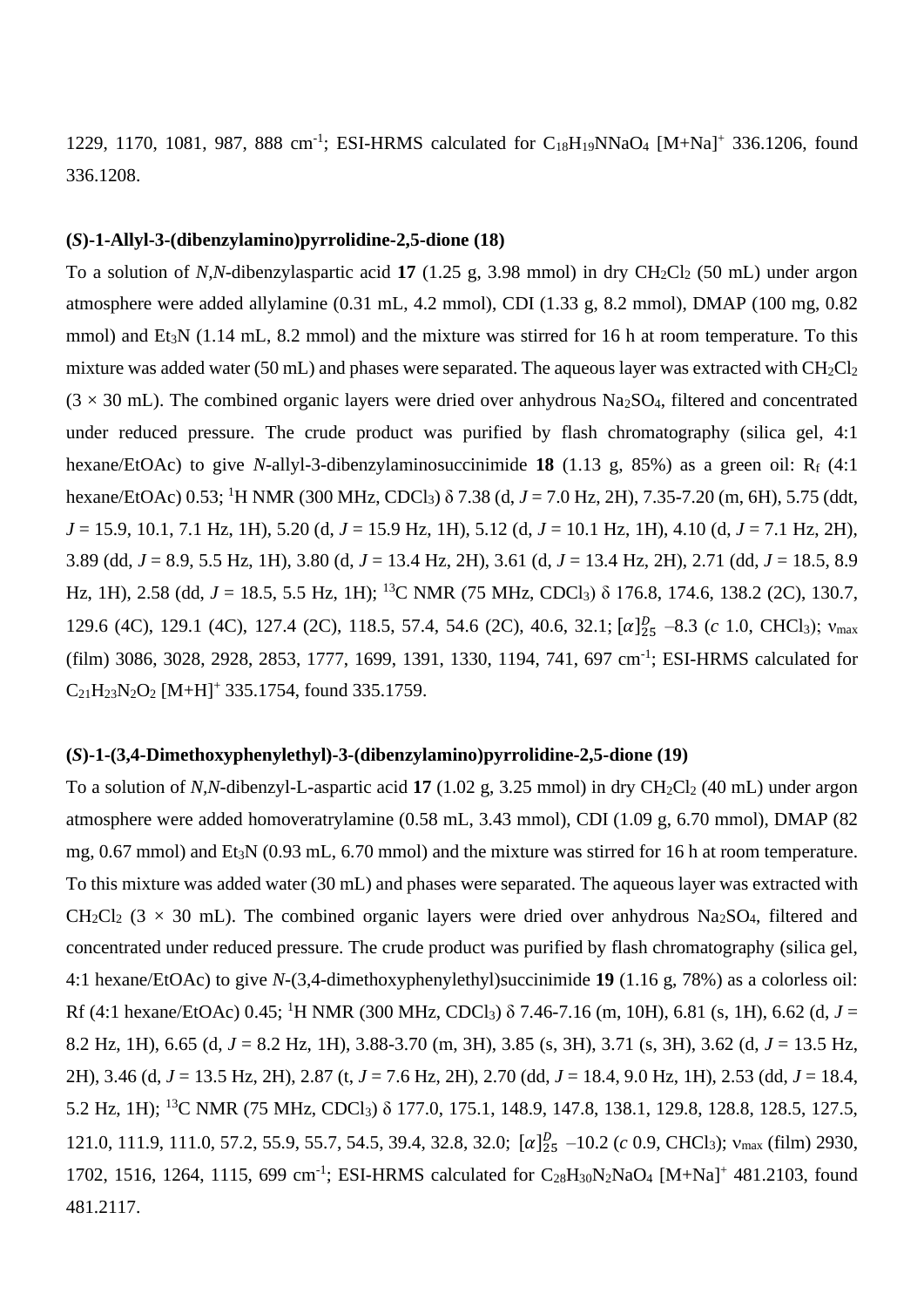#### **(***S***)-1-(2-Bromo-4,5-dimethoxyphenylethyl)-3-(dibenzylamino)pyrrolidine-2,5-dione (20)**

To a solution of *N*-(3,4-dimethoxyphenylethyl)-succinimide **19** (1.00 g, 2.18 mmol) in CH<sub>2</sub>Cl<sub>2</sub> (50 mL) was added dropwise 2% bromine solution in CH<sub>2</sub>Cl<sub>2</sub> (8.00 mL, 3.12 mmol) and the mixture was stirred for 2 h at room temperature. The solvent and residual bromine were evaporated under reduced pressure. The crude mixture was purified by flash chromatography (silica gel, 4:1 hexane/EtOAc) to give *N*-(2-bromo-4,5-dimethoxyphenylethyl)-3-dibenzylaminosuccinimide **20** (1.15 g, 98%) as a yellow oil: Rf (4:1 hexane/EtOAc) 0.65; <sup>1</sup>H NMR (300 MHz, CDCl<sub>3</sub>) δ 7.46-7.16 (m, 10H), 6.88 (s, 1H), 6.71 (s, 1H), 3.88-3.70 (m, 3H), 3.85 (s, 3H), 3.71 (s, 3H), 3.62 (d, *J* = 13.5 Hz, 2H), 3.46 (d, *J* = 13.5 Hz, 2H), 2.87 (t, *J* = 7.6 Hz, 2H), 2.70 (dd, *J* = 18.4, 9.0 Hz, 1H), 2.53 (dd, *J* = 18.4, 5.2 Hz, 1H); <sup>13</sup>C NMR (75 MHz, CDCl3) δ 176.8, 174.9, 148.4, 148.3, 138.0, 129.8, 128.8 (4C), 128.7 (4C), 128.3, 127.6 (2C), 115.3, 114.4, 113.2, 57.4, 56.0, 55.8, 54.4 (2C), 38.0, 33.2, 31.7;  $[\alpha]_{25}^D$  +36.0 (*c* 1.1, CHCl<sub>3</sub>); v<sub>max</sub> (film) 2930, 1702, 1516, 1264, 1115, 1070, 699 cm<sup>-1</sup>; ESI-HRMS calculated for C<sub>28</sub>H<sub>30</sub>BrN<sub>2</sub>O<sub>4</sub> [M+H]<sup>+</sup> 537.1383, found 537.1391.

#### *N,N***-Dibenzyl-L-asparagine (21)**

To a solution of L-asparagine (5.00 g, 33.3 mmol) in MeOH and H2O (1:1, 100 mL) was added NaOH  $(3.33 \text{ g}, 83.3 \text{ mmol})$ ,  $K_2CO_3 (11.5 \text{ g}, 83.8 \text{ mmol})$  and benzyl chloride (15.5 mL, 133 mmol). The mixture was heated to reflux at 95 °C overnight and subsequently acidified with 1 M HCl ( $pH = 2$ ). The mixture was extracted with CH<sub>2</sub>Cl<sub>2</sub> ( $3 \times 100$  mL). The combined organic layers were dried over anhydrous Na<sub>2</sub>SO<sub>4</sub>, filtered and concentrated under reduced pressure. The crude product was purified by flash chromatography (silica gel,  $10:1 \text{ CH}_2\text{Cl}_2/\text{MeOH}$ ) to give *N,N*-dibenzyl-L-asparagine 21 (8.84 g, 85%) as a pale-yellow oil:  $R_f (10:1 \text{ CH}_2\text{Cl}_2/\text{MeOH}) 0.36$ ; <sup>1</sup>H NMR (300 MHz, CDCl<sub>3</sub>)  $\delta$  7.43-7.13 (m, 10H), 6.00 (brs, 1H), 5.37 (brs, 2H), 5.30 (s, 2H), 4.08 (d, *J* = 13.4 Hz, 2H), 4.03-3.87 (m, 3H), 3.00 (dd, *J* = 16.3, 6.4 Hz, 1H), 2.72 (dd, *J*  $= 16.3$ , 8.2 Hz, 1H); <sup>13</sup>C NMR (75 MHz, CDCl<sub>3</sub>)  $\delta$  174.8, 172.3, 135.4 (2C), 129.6 (4C), 128.9 (4C), 128.3  $(2C)$ , 59.8, 54.8  $(2C)$ , 33.4;  $[\alpha]_{25}^D$  -48.8  $(c \ 1.7, \text{CHCl}_3)$ ;  $v_{\text{max}}$  (film) 3192, 3064, 2924, 2852, 1669, 1495, 1456, 1365, 1285, 1182 cm<sup>-1</sup>; ESI-HRMS calculated for C<sub>18</sub>H<sub>20</sub>N<sub>2</sub>NaO<sub>3</sub> [M+Na]<sup>+</sup> 335.1366, found 335.1368.

#### **(***S***)-3-(Dibenzylamino)pyrrolidine-2,5-dione (22)**

To a solution of *N,N*-dibenzyl-L-asparagine 21 (1.24 g, 3.97 mmol) in dry  $CH_2Cl_2$  (50 mL) under argon atmosphere were added CDI (0.97 g, 6.00 mmol), DMAP (73 mg, 0.60 mmol) and Et<sub>3</sub>N (0.84 mL, 6.00 mmol) and the mixture was stirred for 16 h at room temperature. To this mixture was added water (20 mL) and phases were separated. The aqueous layer was extracted with  $CH_2Cl_2$  (3 × 20 mL). The combined organic layers were dried over anhydrous Na2SO4, filtered and concentrated under reduced pressure. The crude product was purified by flash chromatography (silica gel, 1:2 hexane/EtOAc) to give 3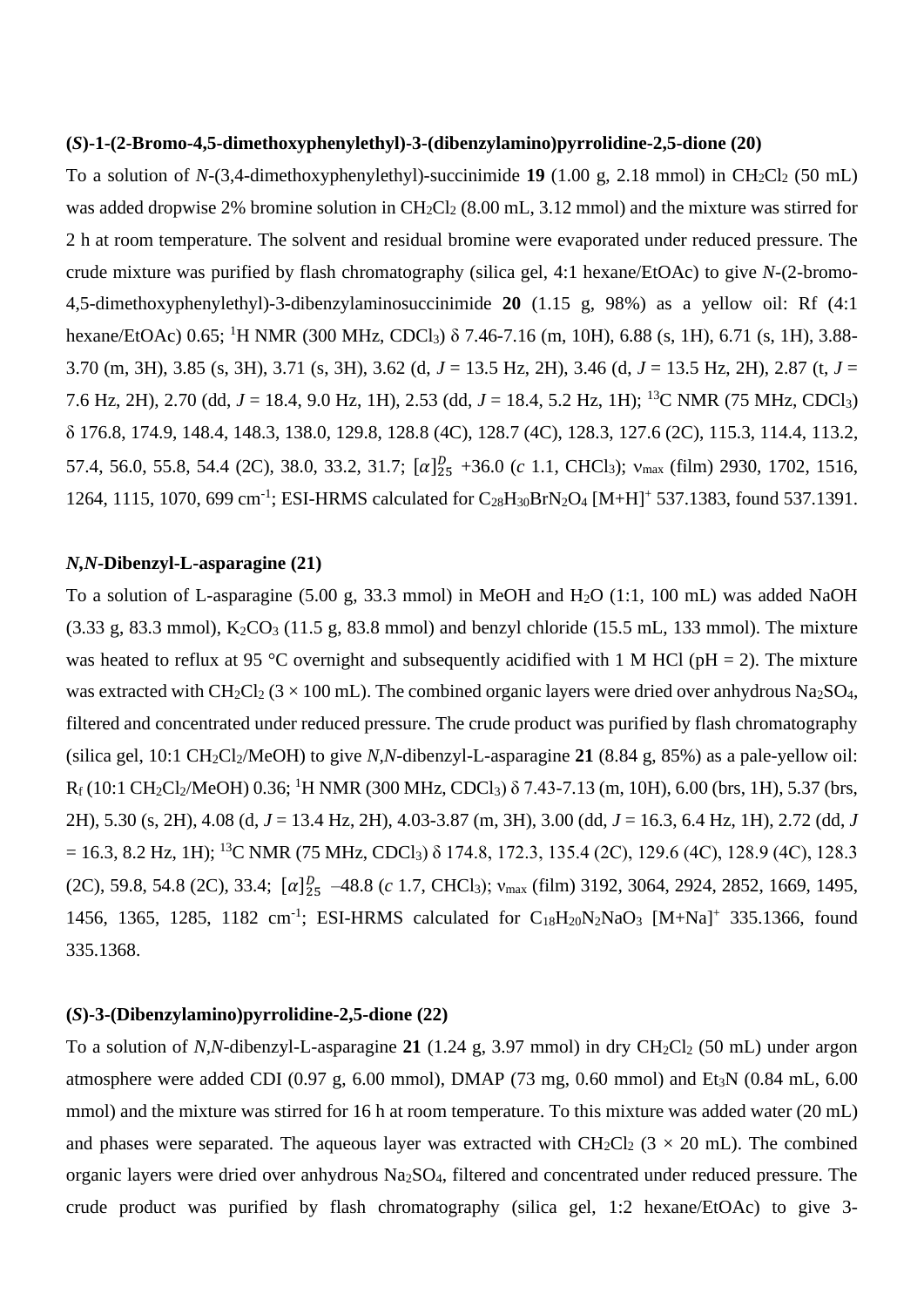dibenzylaminosuccinimide  $22$  (1.10 g, 98%) as a white crystal:  $R_f$  (1:2 hexane/EtOAc) 0.31; <sup>1</sup>H NMR (300 MHz, CDCl3) δ 9.31 (brs, 1H), 7.43-7.14 (m, 10H), 3.91 (dd, *J* = 9.0, 6.0 Hz, 1H), 3.81 (d, *J* = 13.5 Hz, 2H), 3.61 (d, *J* = 13.5 Hz, 2H), 2.61 (dd, *J* = 18.0, 6.0 Hz, 1H), 2.71 (dd, *J* = 18.0, 9.0 Hz, 1H); <sup>13</sup>C NMR (75 MHz, CDCl3) δ 178.7, 178.6, 176.3, 176.2, 138.3 (2C), 128.9 (4C), 128.6 (4C), 127.6 (2C), 58.8, 54.7  $(2C), 33.1; [\alpha]_{25}^D - 25.4 (c 1.6, CHCl_3); v_{max}(film) 3234, 2923, 2849, 1782, 1705, 1494, 1454, 1338, 1191,$ 1165 cm<sup>-1</sup>; ESI-HRMS calculated for C<sub>18</sub>H<sub>18</sub>N<sub>2</sub>NaO<sub>2</sub> [M+Na]<sup>+</sup> 317.1260, found 317.1260.

### **(***S***)-3-(Dibenzylamino)-1-methylpyrrolidine-2,5-dione (23)**

To a solution of 3-dibenzylaminosuccinimide **22** (583 mg, 1.98 mmol) in acetone (30 mL) were added dimethyl sulfate  $(0.30 \text{ mL}, 3.16 \text{ mmol})$  and  $K_2CO_3$  (437 mg, 3.16 mmol) and the mixture was stirred for 16 h. The mixture was filtered under reduced pressure and to the filtrate was added water (30 mL). The mixture was extracted with CH<sub>2</sub>Cl<sub>2</sub> ( $3 \times 30$  mL). The combined organic layers were washed with water ( $2 \times 30$  mL) and brine (30 mL), dried over anhydrous Na2SO4, filtered and concentrated under reduced pressure. The product was obtained without purification as *N*-methyl-3-dibenzylaminosuccinimide **23** (561 mg, 92%) as a green oil: R<sub>f</sub> (4:1 hexane/EtOAc) 0.63; <sup>1</sup>H NMR (300 MHz, CDCl<sub>3</sub>) δ 7.45-7.20 (m, 10H), 3.93 (dd, *J* = 8.9, 5.4 Hz, 1H), 3.83 (d, *J* = 13.4 Hz, 2H), 3.64 (d, *J* = 13.4 Hz, 2H), 2.95 (s, 3H), 2.74 (dd, *J* = 18.5, 8.9 Hz, 1H), 2.61 (dd, *J* = 18.5, 5.4 Hz, 1H); <sup>13</sup>C NMR (75 MHz, CDCl<sub>3</sub>) δ 177.3, 175.2, 138.2 (2C), 128.8  $(4C)$ , 128.6  $(4C)$ , 127.4  $(2C)$ , 57.5, 54.6  $(2C)$ , 31.8, 24.3;  $[\alpha]_{25}^D$  -5.5  $(c$  1.3, CHCl<sub>3</sub>);  $v_{\text{max}}$  (film) 3082, 3029, 2941, 2847, 1770, 1702, 1360, 1195, 1130, 698 cm<sup>-1</sup>; ESI-HRMS calculated for C<sub>19</sub>H<sub>21</sub>N<sub>2</sub>O<sub>2</sub> [M+H]<sup>+</sup> 309.1598, found 309.1603.

#### **(***S***)-3-(Dibenzylamino)-1-(prop-2-ynyl)pyrrolidine-2,5-dione (24)**

To a solution of 3-dibenzylaminosuccinimide **22** (298 mg, 1.01 mmol) in DMF (10 mL) under argon atmosphere at room temperature were added  $K_2CO_3$  (166 mg, 1.20 mmol), KI (20 mg, 0.12 mmol) and propargyl bromide (80 wt% in toluene, 0.13 mL, 1.20 mmol) and the mixture was stirred for 3 h. To this mixture was added water (20 mL) and the mixture was extracted with  $CH_2Cl_2$  (3 × 10 mL). The combined organic layers were washed with water ( $5 \times 10$  mL), dried over anhydrous Na<sub>2</sub>SO<sub>4</sub>, filtered and concentrated under reduced pressure. The crude product was purified by flash chromatography (silica gel, 4:1 hexane/EtOAc) to give *N*-propargylsuccinimide **24** (299 mg, 89%) as a blue oil: R<sup>f</sup> (4:1 hexane/EtOAc) 0.56; <sup>1</sup>H NMR (300 MHz, CDCl3) δ 7.50-7.11 (m, 10H), 4.20 (d, *J* = 2.4 Hz, 2H), 3.92 (dd, *J* = 9.0, 5.3 Hz, 1H), 3.80 (d, *J* = 13.5 Hz, 2H), 3.63 (d, *J* = 13.5 Hz, 2H), 2.71 (dd, *J* = 18.6, 9.6 Hz, 1H), 2.59 (dd, *J* = 18.6, 5.3 Hz, 1H), 2.17 (t, *J* = 2.4 Hz, 1H); <sup>13</sup>C NMR (75 MHz, CDCl3) δ 175.9, 173.8, 138.1 (2C), 128.8 (4C), 128.5 (4C), 127.6 (2C), 77.0, 71.5, 57.5, 54.7, 32.4, 27.4; [α]<sup>*D*</sup><sub>25</sub> -3.2 (*c* 2.0, CHCl<sub>3</sub>); ν<sub>max</sub> (film) 3280, 3029,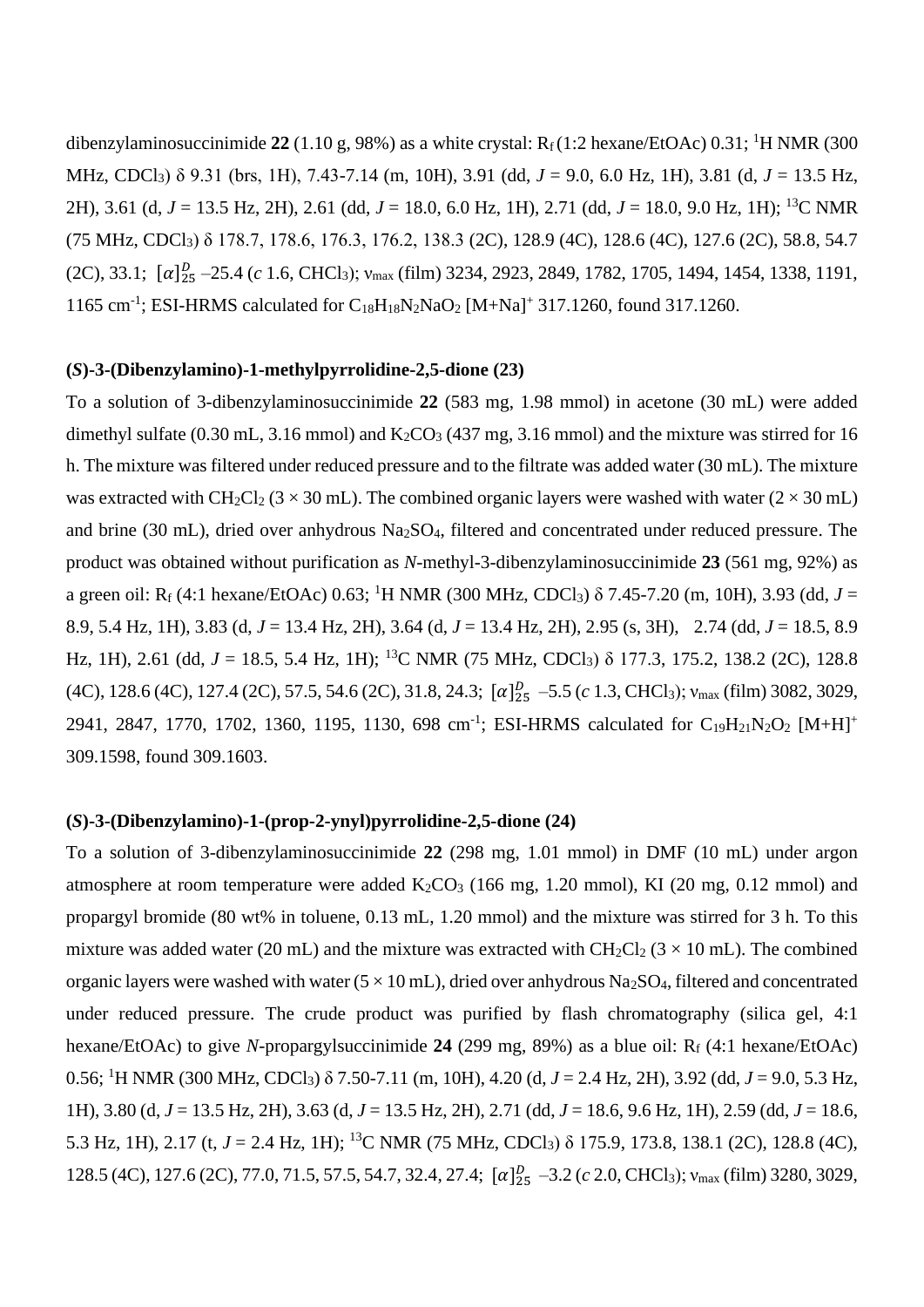2939, 2847, 1774, 1702, 1398, 1360, 1195, 1130, 699 cm<sup>-1</sup>; ESI-HRMS calculated for C<sub>21</sub>H<sub>21</sub>N<sub>2</sub>O<sub>2</sub> [M+H]<sup>+</sup> 333.1598, found 333.1603.

#### **(***S***)-1-(2-(5-Bromobenzo[***d***][1,3]dioxol-6-yl)ethyl)-3-(dibenzylamino)pyrrolidine-2,5-dione (25)**

To a solution of 3-dibenzylaminosuccinimide **22** (300 mg, 1.02 mmol) in DMF (10 mL) under argon atmosphere at room temperature were added  $K_2CO_3$  (169 mg, 1.22 mmol), KI (20 mg, 0.12 mmol) and 6bromohomopiperonyl chloride (321 mg, 1.22 mmol) and the mixture was stirred for 8 h. To this mixture was added water (20 mL) and the mixture was extracted with  $CH_2Cl_2$  (3  $\times$  10 mL). The combined organic layers were washed with water  $(5 \times 10 \text{ mL})$ , dried over anhydrous Na<sub>2</sub>SO<sub>4</sub>, filtered and concentrated under reduced pressure. The crude product was purified by flash chromatography (silica gel, 4:1 hexane/EtOAc) to give  $N$ -(6-bromohomopiperonyl)succinimide **25** (447 mg, 84%) as a green oil:  $R_f$  (2:1 hexane/EtOAc) 0.83; <sup>1</sup>H NMR (300 MHz, CDCl3) δ 7.45-7.20 (m, 10H), 6.88 (s, 1H), 6.71 (s, 1H), 3.91-3.80 (m, 2H), 3.82 (s, 3H), 3.81-3.74 (m, 1H), 3.73 (s, 3H), 3.70 (d, *J* = 13.5 Hz, 2H), 3.52 (d, *J* = 13.5 Hz, 2H), 3.10-2.85 (m, 2H), 2.71 (dd, *J* = 18.6, 9.6 Hz, 1H), 2.60 (dd, *J* = 18.6, 5.3 Hz, 1H); <sup>13</sup>C NMR (75 MHz, CDCl3) δ 176.9, 175.1, 147.4 (2C), 138.4 (2C), 130.1, 128.5 (4C), 128.2 (4C), 127.5 (2C), 114.9, 112.8, 110.4, 101.8, 57.5, 54.5 (2C), 38.1, 33.7, 31.9;  $[\alpha]_{25}^D$  +40.9 (*c* 1.0, CHCl<sub>3</sub>); v<sub>max</sub> (film) 3061, 3028, 2922, 1700, 1477, 1396, 1231, 1035, 736, 698 cm<sup>-1</sup>; ESI-HRMS calculated for C<sub>22</sub>H<sub>24</sub>N<sub>2</sub>NaO<sub>2</sub> [M+Na]<sup>+</sup> 371.1730, found 371.1725.

## **General procedure for reaction of** *N***-alkyl-3-dibenzylaminosuccinimide with 4-pentenylmagnesium bromide**

#### **(3***S***)-3-(Dibenzylamino)-5-hydroxy-1-methyl-5-(pent-4-en-1-yl)pyrrolidin-2-one (26)**

To a suspension of magnesium (1.2 g, 52 mmol) in  $EtO<sub>2</sub>$  (10 mL) was added 5-bromo-1-pentene in two portions (0.10 mL and 0.73 mL, 7 mmol) and the mixture was stirred for 20 min. The exothermic reaction caused boiling and refluxing of  $EtO_2$ . The mixture was cooled to  $-78$  °C and a solution of *N*-methyl-3dibenzylaminosuccinimide 23 (719 mg, 2.3 mmol) in CH<sub>2</sub>Cl<sub>2</sub> (5 mL) was added under argon atmosphere. The mixture was stirred for 2 h. To this mixture was added sat. aq. NH4Cl (10 mL) and the mixture was extracted with CH<sub>2</sub>Cl<sub>2</sub> (3 × 10 mL). The combined organic layers were dried over anhydrous Na<sub>2</sub>SO<sub>4</sub>, filtered and concentrated under reduced pressure. The crude product was purified by flash chromatography (silica gel, 4:1 hexane/EtOAc) to give *N*-methyl-γ-(pent-4-enyl)-γ-hydroxylactam **26** (688 mg, 79%) as a colorless oil:  $R_f$  (4:1 hexane/EtOAc) 0.33; <sup>1</sup>H NMR (300 MHz, CDCl<sub>3</sub>)  $\delta$  7.42-7.14 (m, 10H), 5.74 (dddd, *J* = 17.1, 10.4, 7.1, 6.9 Hz, 1H), 5.01-4.89 (m, 2H), 3.89 (d, *J* = 13.8 Hz, 2H), 3.70 (d, *J* = 13.8 Hz, 2H), 3.61-3.44 (m, 1H), 2.69 (s, 3H), 2.35 (dd, *J* = 14.1, 9.4 Hz, 1H), 2.11-1.84 (m, 3H), 1.70 (td, *J* = 10.1, 5.4 Hz, 1H), 1.61-1.42 (m, 1H), 1.31-1.02 (m, 2H); <sup>13</sup>C NMR (75 MHz, CDCl3) δ 172.8, 139.4 (2C), 137.8,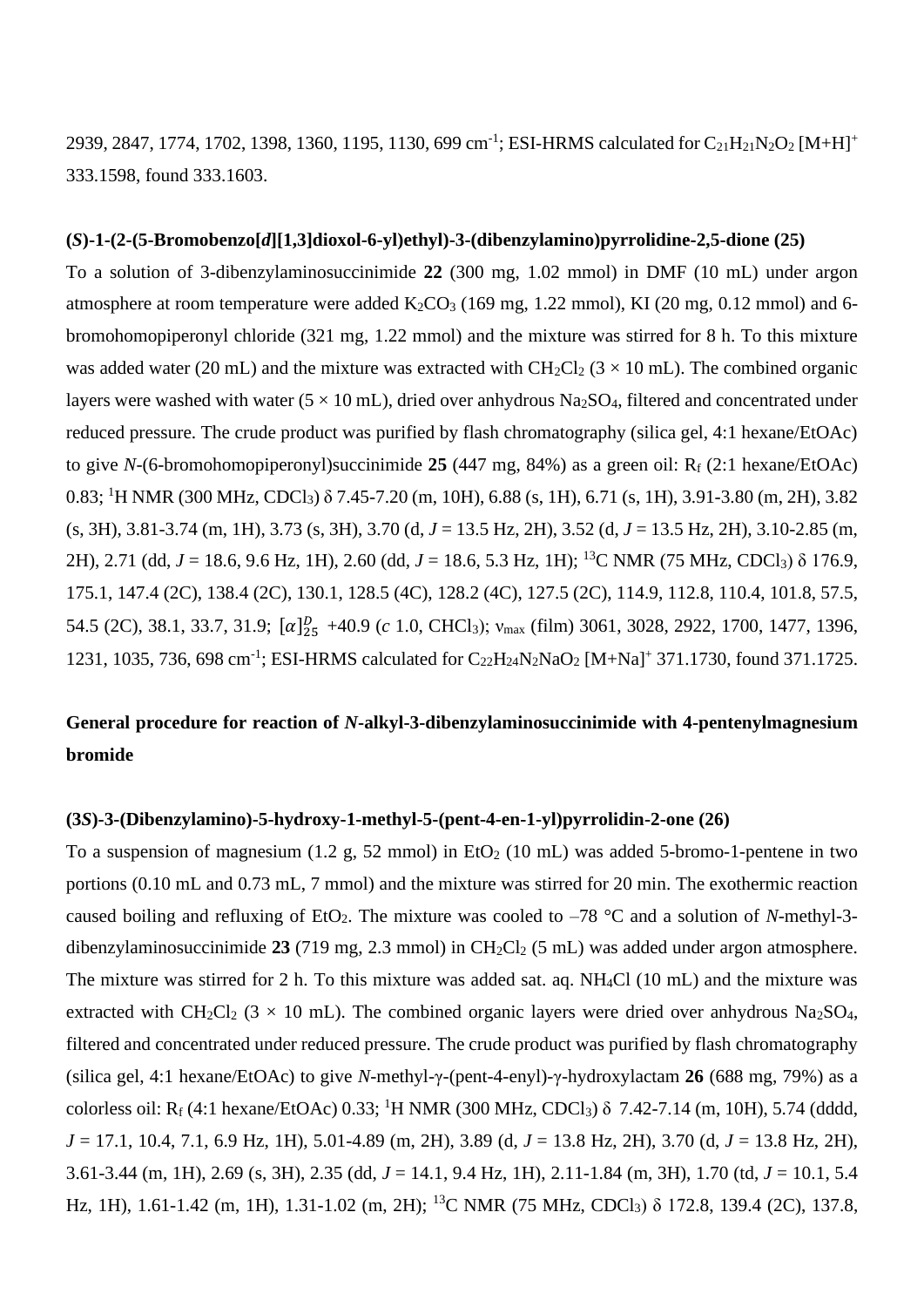128.8 (4C), 128.6 (4C), 127.0 (2C), 115.3, 88.8, 59.3, 54.8 (2C), 37.1, 36.9, 33.3, 23.6, 22.8;  $[\alpha]_{25}^{D}$  -17.3 (*c* 0.6, CHCl3); νmax (film) 3392, 2935, 1664, 1477, 1230, 1036, 699 cm-1 ; ESI-HRMS calculated for  $C_{24}H_{31}N_2O_2$  [M+H]<sup>+</sup> 379.2380, found 379.2386.

*\*In other cases, the crude hydroxylactam product was carried on to the next step without purification.*

## **General procedure for conversion of the hydroxylactam to 1-azaspiro[4.5]-7-decen-2-one via** *N***acyliminium spirocyclization**

### **(***3S,5S***) -3-(Dibenzylamino)-1-methyl-1-azaspiro[4.5]-7-decen-2-one (31)**

To a solution of hydroxylactam 26 (190 mg, 0.51 mmol) in dry CH<sub>2</sub>Cl<sub>2</sub> (10 mL) under argon atmosphere at 0 °C was added TMSOTf (0.19 mL, 1.02 mmol) and the mixture was stirred for 3 h at 0 °C to room temperature. To this mixture was added dropwise sat. aq.  $NaHCO<sub>3</sub>$  (5 mL) and the mixture was extracted with CH<sub>2</sub>Cl<sub>2</sub> ( $3 \times 10$  mL). The combined organic layers were dried over anhydrous Na<sub>2</sub>SO<sub>4</sub>, filtered and concentrated under reduced pressure. The crude product was purified by flash chromatography (silica gel, 2:1 hexane/EtOAc) to give 1-methyl-1-azaspiro[4.5]-7-decen-2-one **31** (145 mg, 79%) as pale-yellow oil: R<sup>f</sup> (4:1 hexane/EtOAc) 0.54; <sup>1</sup>H NMR (300 MHz, CDCl3) δ 7.44 (d, *J* = 6.4 Hz, 2H), 7.39-7.08 (m, 6H), 5.66 (d, *J* = 10.2 Hz, 1H), 5.52 (dt, *J* = 10.2, 1.8 Hz, 1H), 4.05 (d, *J* = 13.5 Hz, 2H), 3.89-3.70 (m, 3H), 2.75 (s, 3H), 2.28-2.14 (m, 4H), 2.00-1.82 (m, 1H) 1.74-1.54 (m, 1H), 1.43 (d, *J* = 5.4 Hz, 1H); <sup>13</sup>C NMR (75 MHz, CDCl3) δ 173.8, 140.0 (2C), 128.6, 128.4 (4C), 128.2 (4C), 126.9 (2C), 125.2, 59.7, 54.8 (2C), 32.9, 32.2, 32.1, 29.7, 23.3, 22.1;  $[\alpha]_{25}^D$  +6.8 (*c* 1.0, CHCl<sub>3</sub>); v<sub>max</sub> (film) 3084, 3029, 2939, 2847, 1774, 1702, 1398, 1360, 1195, 1130 cm<sup>-1</sup>; ESI-HRMS calculated for C<sub>24</sub>H<sub>29</sub>N<sub>2</sub>O [M+H]<sup>+</sup> 361.2274, found 361.2281.

### **ACKNOWLEDGEMENTS**

The funding for this work is provided by the Thailand Research Fund (TRF) grants RSA6180040, DBG6080007 and Thailand Toray Science Foundation (TTSF)'s Science and Technology Research Grant 2020. Graduate scholarships from the Faculty of Science, Silpakorn University were provided for SM and IK.

#### **REFERENCES AND NOTES**

- 1. K. Sakamoto, E. Tsujii, F. Abe, T. Nakanishi, M. Yamashita, N. Shigematsu, S. Izumi, and M. Okuhara, *J. Antibiot.*, 1996, **49**, 37.
- 2. H. Shirafuji, S. Tubotani, T. Ishimaru, and S. Harada, PCT Int. Appl. 1991, WO91/13887 (*Chem.*